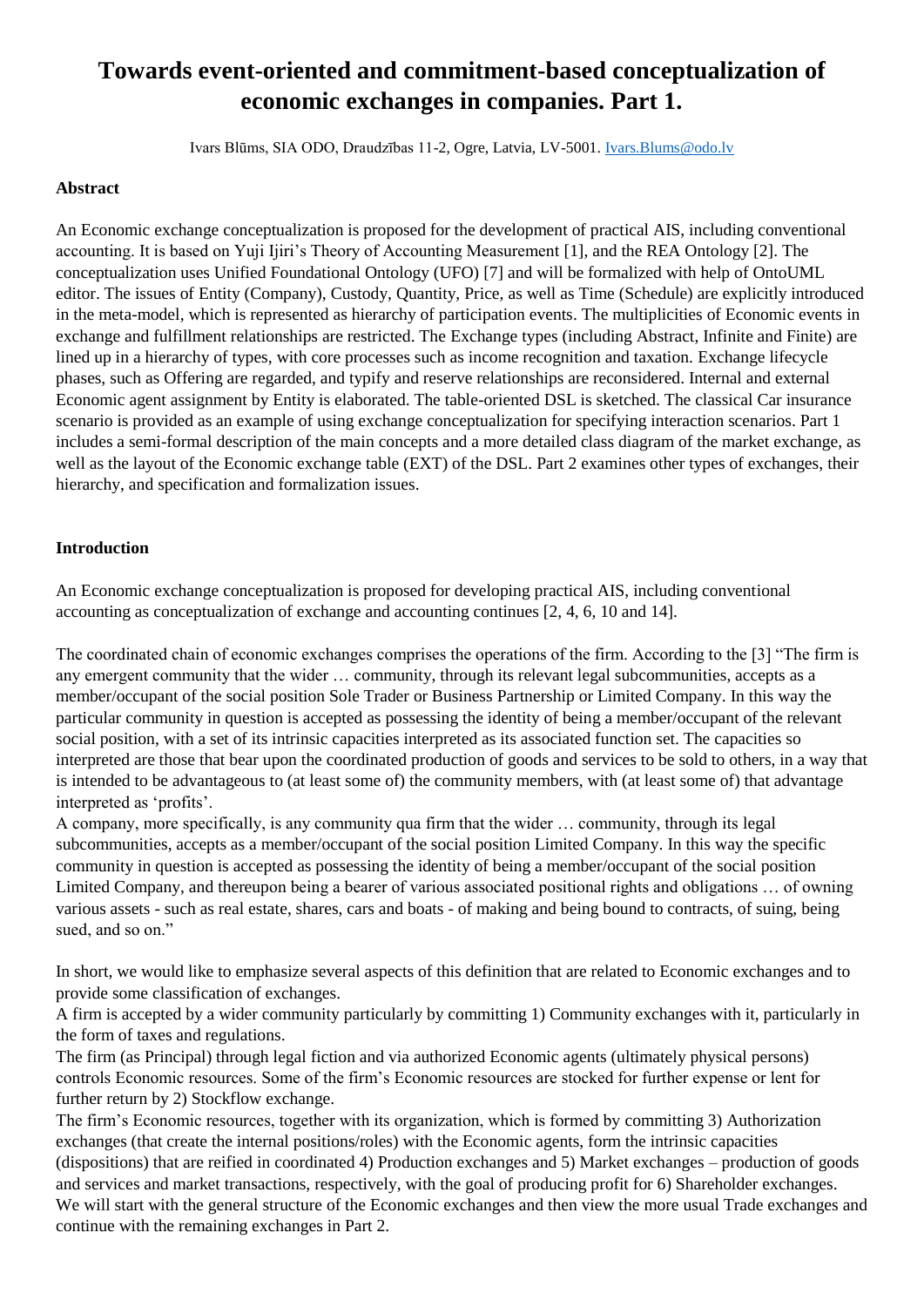

Fig. 1: McCarthy, William. Basic REA Ontology Concepts. "The REA Accounting and Economic Ontology – Its Use in ISO 15944-4 and Its Development as a Literary Warrant, Ontology Summit 2013 PowerPoint presentation."

The REA class diagram in Figure 1, illustrates a simple and informational picture of the objects and the relationships of a performed economic exchange, which has further potential for more practical use, such as AIS, modelling business and accounting procedures and even [guidelines for] workflows. While most of the enhancements have been listed in the works of REA authors [5, 12], the process of exploring the applications continues, as does the conceptualization of economic exchange and accounting. We see our main task and, hopefully, contribution in:

- 1. Taking a more exchange progression oriented view from the offering to the terminator events, concentrating more on the foundation events[7] that have led to the relationships, namely the assignment of the Economic agents to their roles, the events of their participation and the duality of the economic agent as an actor and human resource that leads to the duality of an economic event and a business event, the duality of an economic resource as rights (as potential events), and physical objects and the different events of their transfer and acceptance, all in the context of the parthood of exchanges, events, resources and agents;
- 2. Forming an object oriented hierarchy of economic exchange types;
- 3. Aligning the EXT (our system) with the upper ontology UFO and use the OntoUML editor to formalize it and translate to OWL, Alloy, SWRL and other languages;
- 4. Providing a (table oriented) DSL for designers and end users and forming a catalogue of accounting and business exchange patterns;
- 5. Introducing explicit Quantity and Price and Schedule concepts that are the essence of economic exchange, grounding on Ijiri's works [1];
- 6. Regarding internal positions and agent assignments as possible Exchange types;
- 7. Regarding Resource control as possible Exchange types;
- 8. Introducing explicit types for exchanges with the community and company's shareholders;
- 9. Discussing some minor issues about the basic objects and relationships.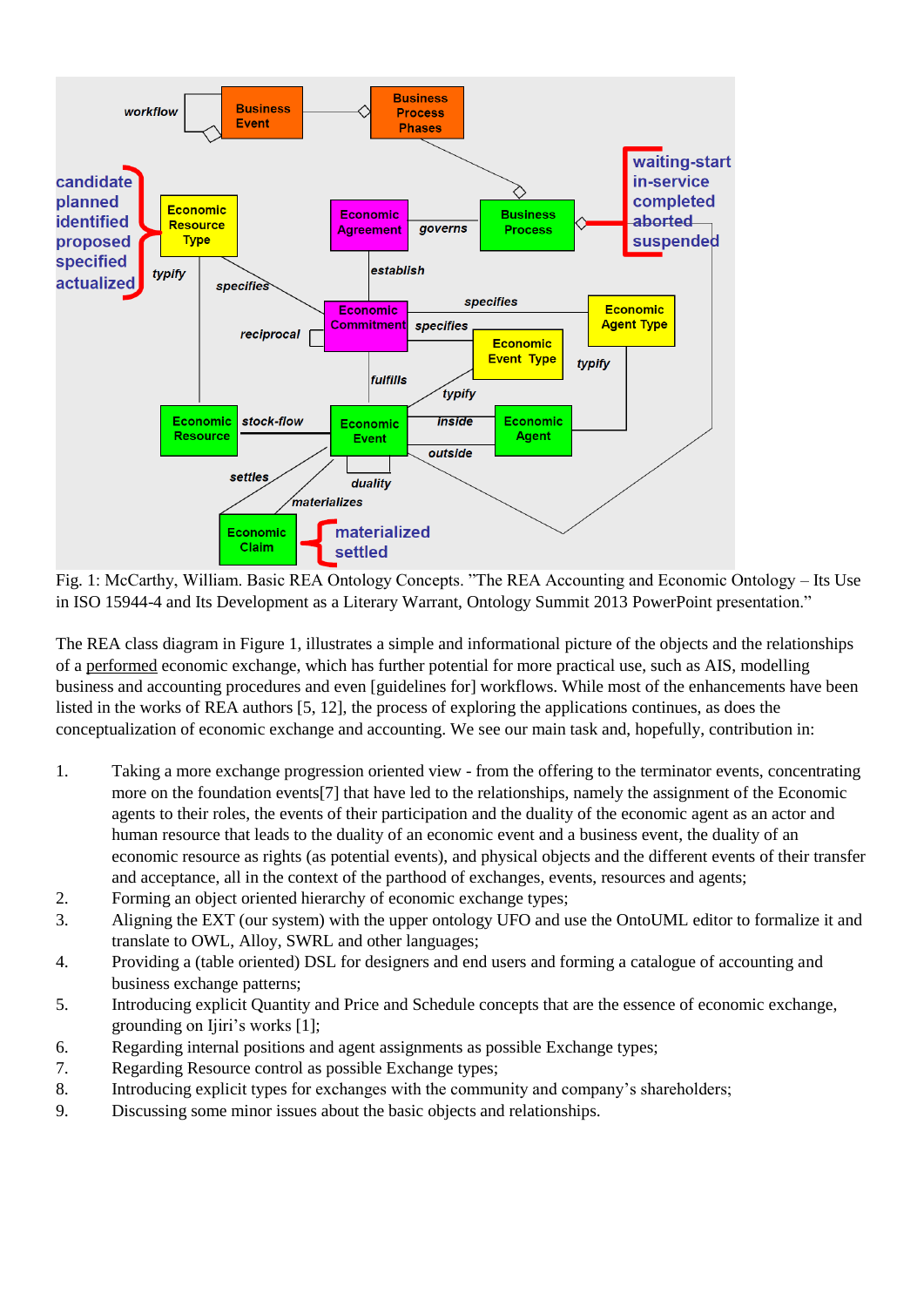# **Participation event orientation**

Regarding the event orientation of our approach, we view the company model as a discrete event system that according to [8] consists of:

- objects of various types, the dispositions of which may be triggered by
- events of various types occurring at times from a discrete set of time points;
- dispositions and causal laws determining the dispositional behavior of objects by relating dispositiontriggering events and disposition-enabling situations with resulting state changes and resulting events.

Authors in [8] describe events as potentially complex (see Figure 2) and with possible duration.

Our view is that Economic events are rather complex. Dispositions are often expressed by resource control and agents' roles, but causal laws - by commitment exchanges. Participation and stock-flow relationships of [2] may are regarded thus as respectively agent and resource participation sub-events, Decrements are Principal participation events, but Increments – Counter principal participation.

We also take the position of [8] that all temporal properties of objects are defined in terms of the events they participate in, but all spatial properties of events are defined in terms of the spatial properties of their participants, thus excluding the Location attribute of the Economic events. In many cases though the custody transfer requires colocation of custodian, counter-custodian and physical resources.



Fig. 2: Complex and atomic events. Adapted from [8], Agent and Resource added.

The Economic exchange viewed as participation event hierarchy is shown in Figure 3. Such a *uniform* view:

- 1) provides scaling easy introduction/aggregation of Economic sub-events,
- 2) shows that To (+) agents participation is a consequence of From (-) agent participation,
- 3) allows for natural description of Human resource as measure of agents participation and
- 4) leads to Exchange type hierarchy.

An option would be to consider Agents participation relationship as 1:1 that would allow in EXT to fix the position of the Company's agent.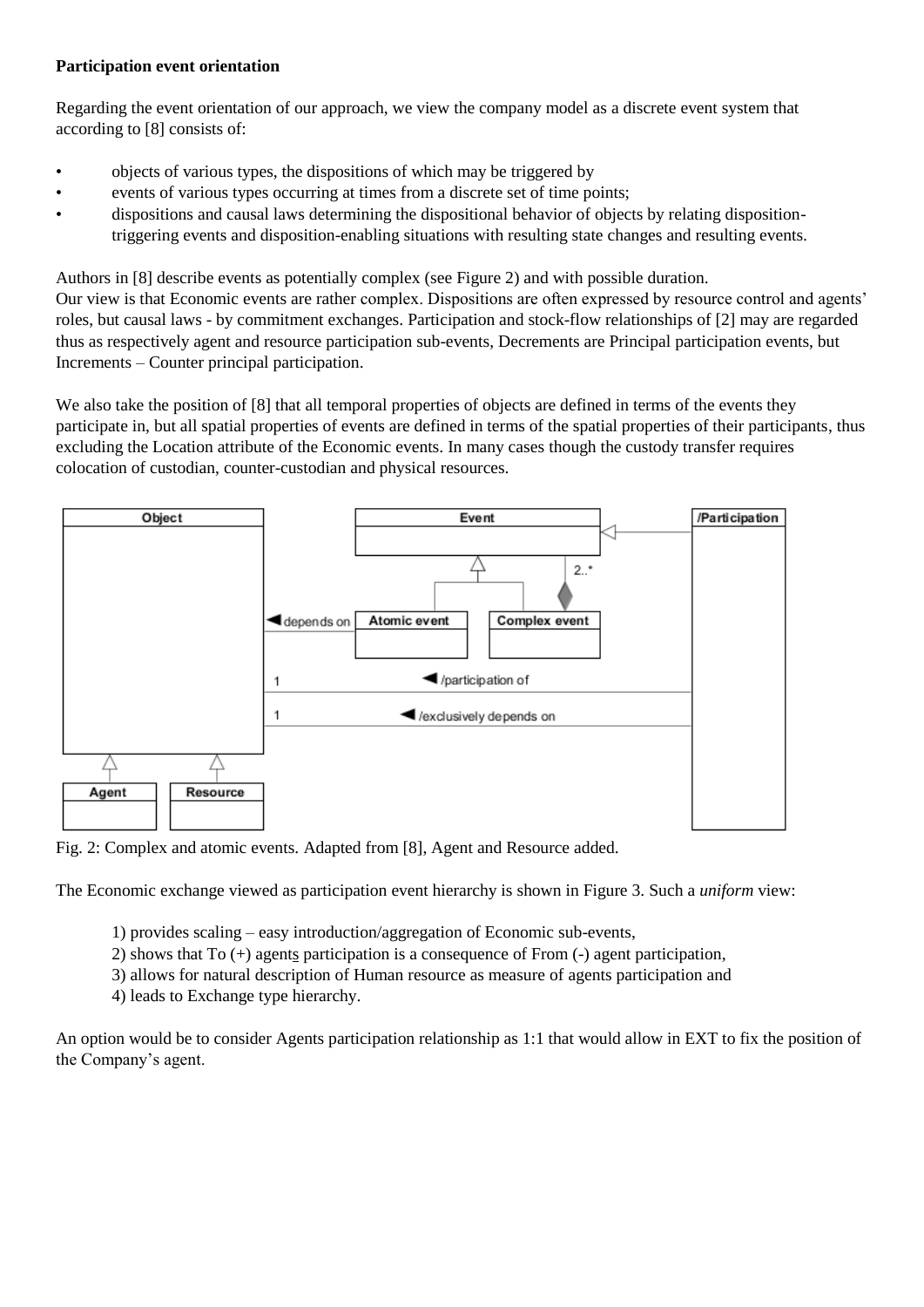### **Economic exchange**

According to [1]: "An **[Economic] exchange** is an action whereby the entity foregoes control over some resources in order to obtain control over other resources".

For our Economic exchange system purposes, we will need a more detailed definition:

*An Economic exchange is a purposeful interaction typified by the Economic commitment exchange between the Principal (The focal Company) and the Counter Principal, and consists of:*

*1. The Decrement Economic event, whereby the Control (Power and Custody) over some Economic resources is transferred according to the Schedule from the Company by its Economic agent to the Counter's Economic agents.* 

*2. The Increment Economic event, whereby the Control (Power and Custody) over some Economic resources is transferred according to the Schedule, from the Counter's Economic agent to the Company's Economic agents.*



Fig. 3. The hierarchy of participation events of a performed Economic exchange

First example (the others will follow) of an Economic exchange is a purchase that happened in accordance with a Purchase order. The firm X (operating in EUR) today acquired materials from firm Y, who dispatched them on this day to the firm's X warehouse, for a price (plus VAT) in USD that is to be paid in 30 days to the firm's Y bank account.

Besides two principals who exchanged the control there are a custodian of Y who dispatched to custodian of X, and two other custodians who will do the bank transfer (Legally Bank is not a Custodian, but an Owner of "our" money, but our main model is not influenced by this difference). Two other dependent parties and exchanges here are: State (VAT) and Shareholders (Currency exchange differences). In principle the example exchange could be regarded as a barter, and we can notice that the valuation of the two sides of an exchange is not always equal, even for purchases. There can be another dependent exchange for the currency conversion and many other dependent exchanges - that issue we will cover later.

Notice that according to [1] a loan, rent, lease, and hence pledge, consignment, transportation are Economic exchanges too.

**Economic event** is: "identified by economic resources controlled by the entity and their changes" [1]. Also Economic event is Commitment typified complex action of an Economic resource Control transfer by an Economic agent within the Economic exchange.

Economic event may consist of the following sub-events: Rights (Power) transfer and Custody transfer, see Fig.3.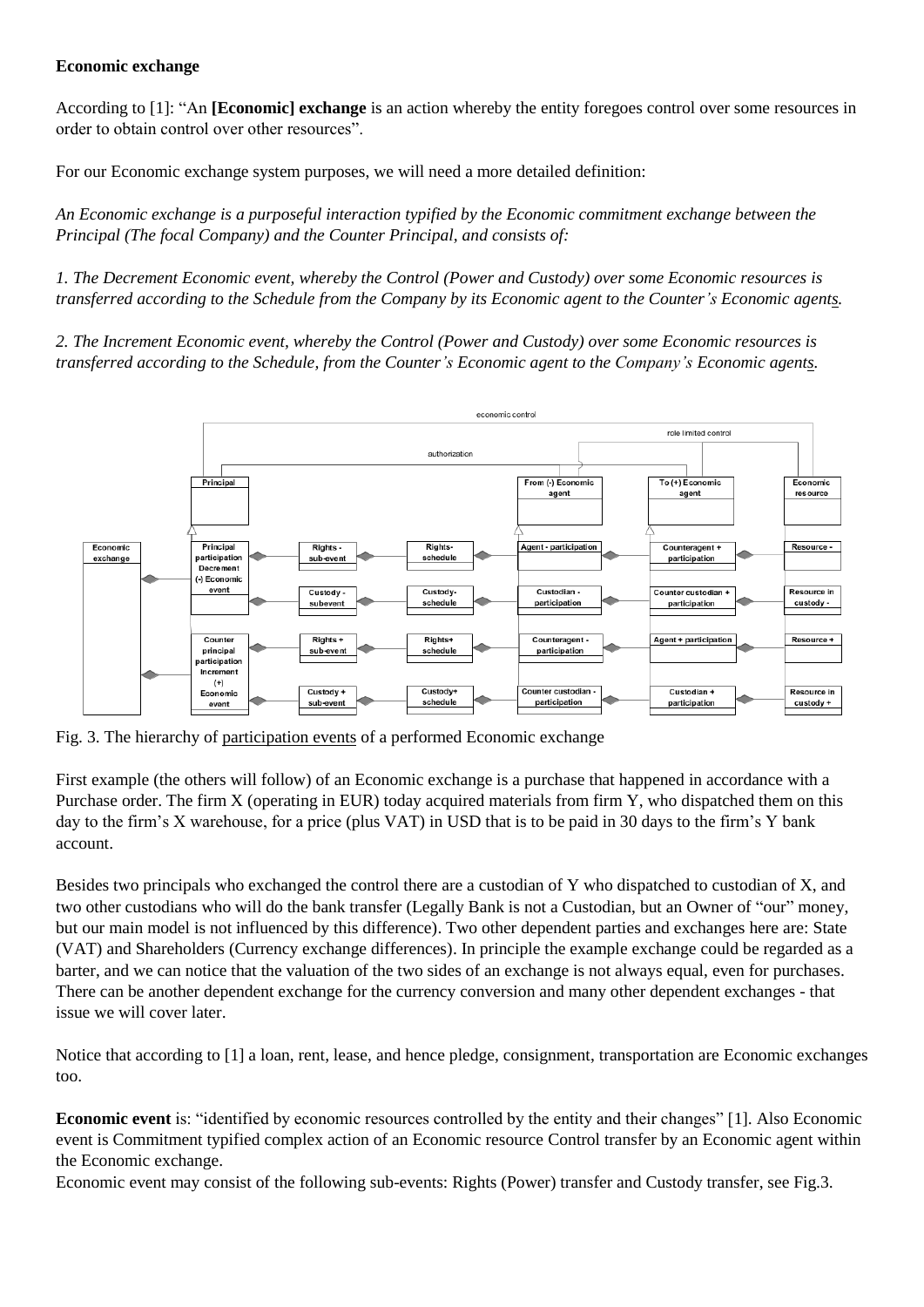The Custody transfer is done instantly or during a time period by Custodian upon Controller's request or Schedule or other triggering event. The role of the Custodian can be played by an Agent, Self-service Counteragent, Human actor, Equipment or Software agent.

Controller is a Human economic agent who controls the asset (has the Power rights to it).

Regarding double entry of conventional accounting a Commitment-based Exchange would be represented by Causal double entry [1] and the Controller-Custodian balance by Classificational double entry [1]. The Rights may be also regarded as some type of Commitment for the Custody, even in the cases when Custody "arrives" first.

The transfer of the rights and especially the custody are actions that require some possibly minor actions of the participating Agents, these efforts may be regarded as Economic sub-events themselves consuming (employing) Human resource at least.

As a result of the Event Company gains ore foregoes the ownership, use or possession rights of the resource (that are defined by the type of the Event), the Agents that transfer get only their subset of the control, so here are two subevents:

1. The transfer of the control to the Company

2. The transfer of the sub-control to the Agent, limited by her role or explicit assignment

The second sub-event is an Initiator of an Accountability exchange, the Estimator of which is determined by Agent's position or explicitly. Notice that each Event models transfer only in one direction, so the transfer between two Company's Agents are two sub-control events.

An object participating in an action is termed a Resource [7], so the object participating in an Economic exchange will be termed Economic resource.

**Economic resources** are: "objects that the entity intends to place under its control they must have utility and must be scarce, ruling out free goods.

…

**Economic … control** over the resources means discretionary power to utilize or dispose of resources. There are different levels of such discretionary powers." [1]

Control regiments the Economic exchanges of the Principal with the particular asset.

**Custody** is: "association between a Person and an economic resource where the Person has physical control only over the resource or controls access." [6]

The Economic resource that is currently under control of the Economic agent, even for a short period of time, is called a [Present] Asset. Future Negative and Positive Assets denote Economic resources that are expected to change control in the future, based on Commitments.

Each object in the EXT conceptualization is characterized as being part of some whole and by its type or role as being part of the whole type or role. Resource is a part of all Resources of the Company, or a Batch or Equipment or other Container that is identified, Resource has a type that is a role of the Resource in an economic cycle, and it is usually identified by a Quantity and valued with a Price. The valuation is regarded as a special sub-event and is done according to the rules based on [1], starting with the principle that:

*"the bookvalue of assets obtained is set equal to the bookvalue of assets foregone".*

Axiom of **Quantities** [1]: "All resources under the control of an entity at time t can be uniquely partitioned into classes of resources at that time or later in such a way that for each class a nonnegative and additive quantity measure is defined. This measure has the property that two sets of resources in the same class are treated as being substitutable in the uses of the resources if and only if their quantities are the same."

**Economic agent** is an Actor - a Legal or Physical Person capable (bearing resources) of carrying out the Economic events and having control and making Commitments, acting on behalf of herself or authorized by another Economic agent - Principal. The current conceptualization is from the viewpoint of a particular Company (slightly more concrete than "entity" in [1]) as the Principal. Economic agents are authorized and participate in Economic events according to the roles that regiment their actions. As [1] notes: "Entity's power to control resources is provided by someone else, who demands accountability in return."

The Counter Principal is an Economic Agent and may be the same as the Principal or Unknown in special cases. The conventional accounting is not usually interested in the Initiator nor Terminator Agent, only in the Estimate one, that substantially narrows the description of the phenomena.

The whole for the Agent is a Community, Company or its Unit, the type is a role or position of the Agent.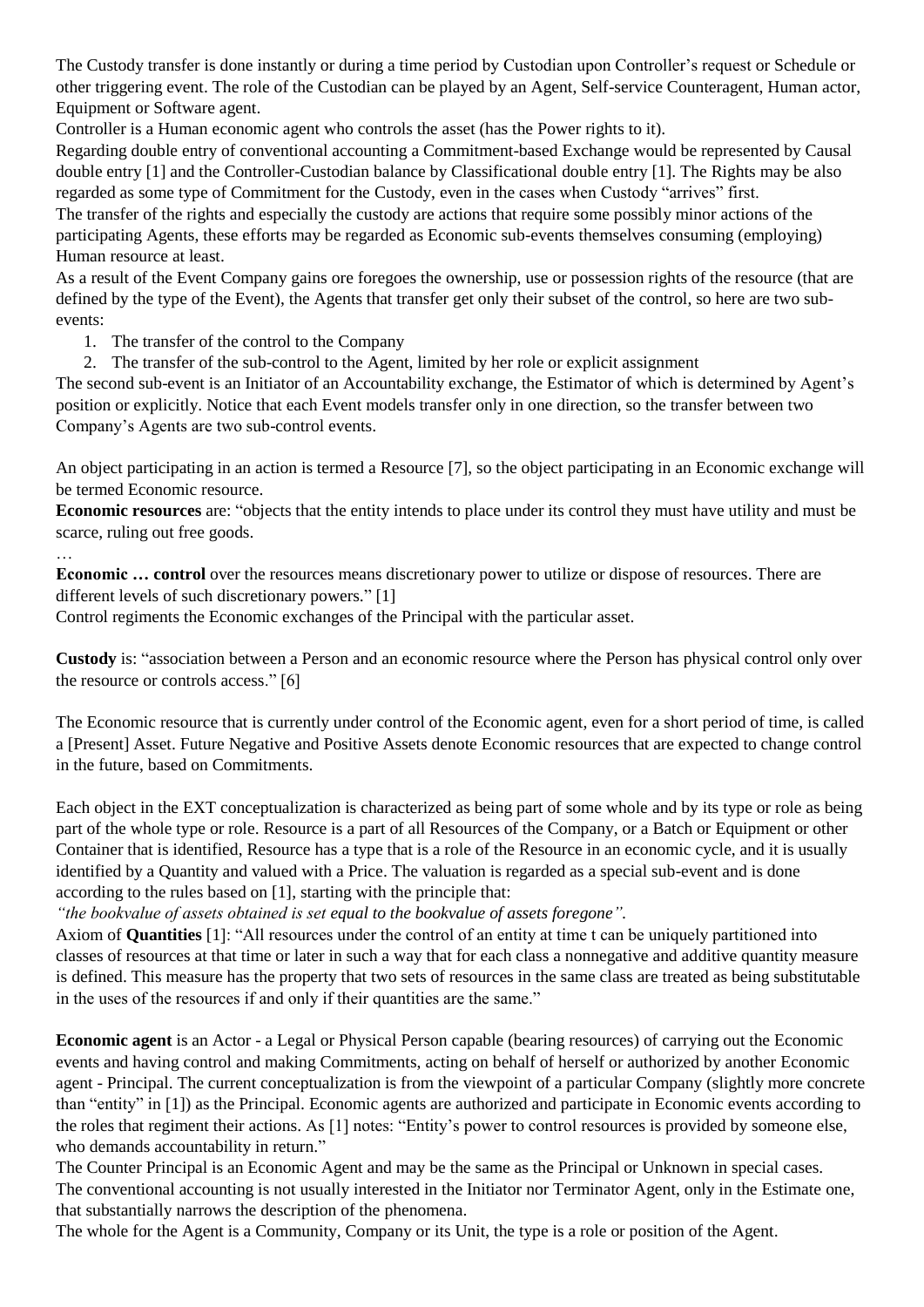**[Economic] Commitment** is an agreement to execute an economic event in a well-defined future that will result in either an increase of resources or a decrease of resources [1]. Similarly as in [13] the Agent's Commitment is a Counteragent's **[Economic] Claim** and vice versa.

We would like to add that the "well defined future" includes "upon request", so that the Commitment is not Conditional (or is Unconditional), if only well-defined time or Request is required for its execution. The Initiator event transforms the Conditional Commitment to Unconditional (also called Estimate [1]). There may be other "triggering events" [13] that causes the transformation, such as environmental or statistical. In our model these transformations are described by Causal laws of exchange and Schedule object.

According to [7] there are internal commitments (intentions), in our case of an Economic Agent, and social commitments, in our case between Agent and Counteragent. Economic Commitments typify Economic Events. Economic Commitments are reciprocal and form Commitment exchanges that typify Economic exchanges.

Notice that in our conceptualization an Agreement and a Schedule are an Exchange phase and a sub-event collection respectively, but not collections of Reciprocal commitments as in REA.

Economic commitments within Exchange phases are fulfilled by Economic events or by new Commitments or by a special Commitment called *Estimate* in [1] (or *Claim* in [2]). So the Economic event (or the new Commitment) has dual nature – it is an Event or Commitment per se and a Fulfillment event, since in our model the correspondence between them is 1:1, we do not need to model Fulfillments explicitly.

# **Economic market-based exchange**

We will now proceed with a more detailed description of Market exchange, see Figure 4.

A Market exchange usually starts with a unilateral Meta commitment Offering, which consists of what we have called the Economic exchange type because it typifies the Agreement (Commitment exchange) and transitively the Exchange. In our Exchange type hierarchy, most of the Policies [2] are specified as Exchange types, which may be abstract. There are also *Alternative exchange and event types and Prohibited exchange and event types* that within some exchange restrict the activities, e.g., prohibit trade with specific Counteragent type or of specific Resource category or provide alternatives, such as ability to pay in cash or by bank transfer.

Offerings are communicated to the target community, so they are not abstract. The role of a committer of the Offering is called the Offerer. It is an Economic agent that has been authorized by the Principal or his authorized agents and has accepted to play this role in exchange for consideration. The authorization and the remuneration is, again, described by Economic exchanges that are not shown yet on this diagram (with the exception of the authorization association) and will be discussed later. The acceptance of roles, offerings, and deliveries are also not shown and will be regarded in Part 2.

The Agreement contains the Commitments and Claims accepted by the agents – the Committer and the Countercommitter and Claimant and Counter-claimant respectively. In a Company hierarchy, the Committers and Claimants that will actually execute are represented instead by higher level actors (e.g. Sales managers) whose task includes efforts to extract [11] Commitments from future participants of an Exchange (e.g. Logistics department) – internal and external and coordinate their future efforts (That constitutes an Exchange per se, that we will regard in Part 2).

Usually a Commitment is tied with another on the condition that the Conditional commitment will be estimated and executed only if the first one is executed. The commitments may specify concrete terms, resource types and quantities. We will call such commitments *finite* and need to determine whether the exchanges are *partitionable* (i.e. executed in parts).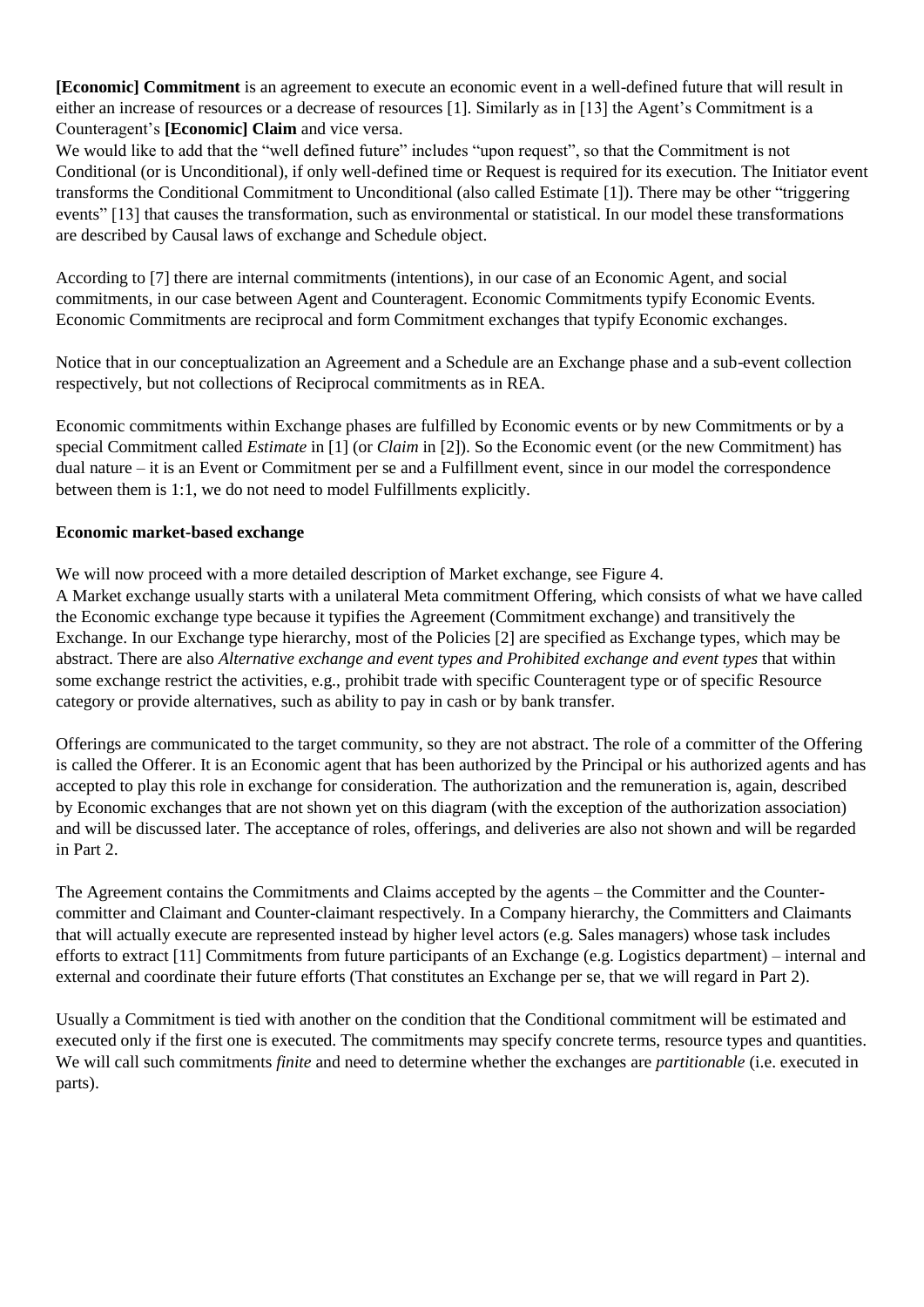

Fig. 4: UML Class diagram of the Market exchange phases and the participation events (Custody/Rights sub-events not shown).

Commitment exchanges (Agreement phase) that do not specify terms (but possibly specify sequence), or exchange quantities (but possibly specify proportions) or concrete Resources (but possibly specify categories), we will call *infinite*, examples are blanket orders, employment and banking contracts.

In accordance with the Axiom of Exchanges in [1] the fulfilment of Agreement phase starts with an Initiator event: ''Every change in the set of resources under the control of the entity can be classified uniquely as it occurs either as terminator of an old simple exchange or an initiator of a new simple exchange with an estimated terminator.

…

[Restriction 1] Let us call an exchange simple if its increment belongs to one and only one class of resources and compound if its increment belongs to more than one class of resources.''

During the Initiator, Resource custody is transferred (we will ignore some exceptions for the moment). After acceptation, the Resource rights are transferred and the Opposite resource rights and custody are estimated (as in an invoice). Notice that the Estimate, but not Commitment nor Claim, typifies the Terminator event.

Now we may regard the "typify" relationship, that was introduced by [2] to reflect that Event, Resource, Agent types (roles) are specified by Commitment and the Economic event instantiates those types (with some caveats). It is true, but possibly more complicated than it seems. In some situations, the Event object instances are identified very early, as e.g. the instance of the Firm, but in other situations, they are left undifferentiated till the completion of the exchange. We would propose a  $\langle$ type, id $\rangle$  pair that progresses through the lifecycle as a typify relationship. We have found (see Figure 5) that typify relationships can be not only type-instance, but also the following type conversions:

- Type unchanged;
- Type to subtype;
- Type to instance:
- Type to enumeration;
- Instance unchanged;

And the following partitions [7], due to e.g. partial resource quantity fulfillment and concretization of agents: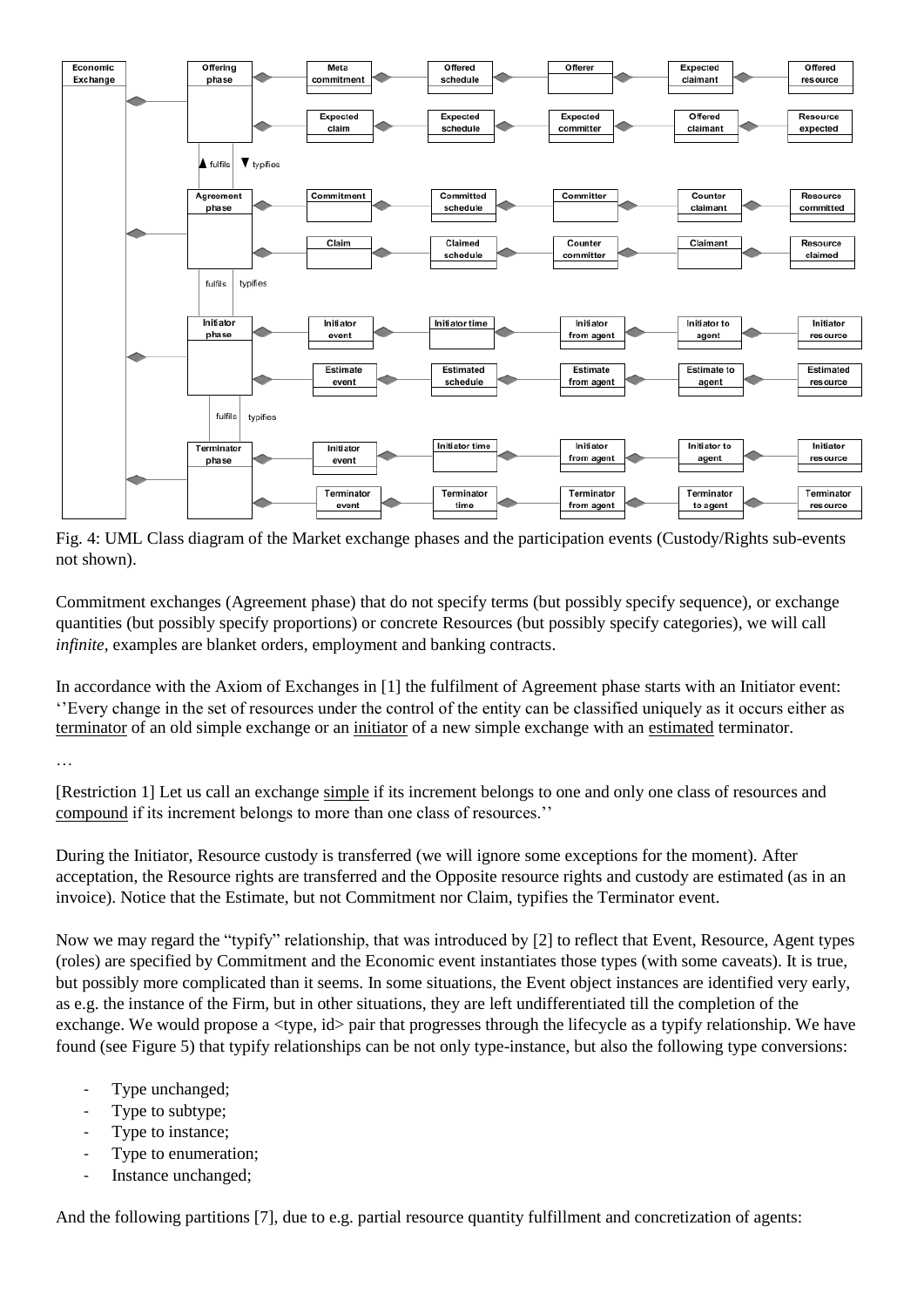- Whole unchanged;
- $Quantity sub-quantity;$
- $Collective sub-collective;$
- Collective member;
- Functional complex component.

Notice that the types for Quantity, Price and Period include intervals and over/under fulfilment tolerance amounts or percentages, and for their and instance presentation the pair <interval, tolerance> is sufficient, and the subset of the typify relationship is applicable.

| Commitment<br>doc type | Commitment<br>doc id | Agreement<br>type | Agreement      | Principal<br>type | Principal | Principal<br>role | Principal<br>role id | Commitment Commitment<br>type | id       | Schedule<br>type   | Schedule<br>id   | From role   | From id   | To role                   | To id | Resource<br>batch type | Resource<br>batch id              | Resource<br>type         | Resource id                        |
|------------------------|----------------------|-------------------|----------------|-------------------|-----------|-------------------|----------------------|-------------------------------|----------|--------------------|------------------|-------------|-----------|---------------------------|-------|------------------------|-----------------------------------|--------------------------|------------------------------------|
|                        | fulfils              |                   | fulfils        |                   |           |                   |                      |                               | fulfils  |                    |                  |             |           |                           |       |                        |                                   | -qty type<br>-price type | -orice                             |
| Exchange<br>doc type   | Exchange<br>doc id   | Exchange<br>type  | Exchange<br>id |                   |           |                   |                      | Event type                    | Event id | X schedule<br>type | X schedule<br>10 | From X role | From X id | Agent to role Agent to id |       | batch type             | Resource X Resource X<br>batch id | type<br>-qty type        | X Resource X Resource id<br>-orice |

Fig.5: Subtype and "part of" relationships between Exchange phases detailing "typify" relationship ("X" – exchange).

Exchanges progress in phases as in Offering-Agreement-Initiator-Terminator as well as within phases. The phases may involve several sub-phases, where each subsequent phase fulfills and typifies the previous; a cancellation and rejection and other special cases such as returns will be covered in Part 2. A narrowing types and wholes progression of exchanges takes place most often such as purchase order processing, but another progression pattern is possible, when several Commitment exchanges are combined into one super-type and aggregated exchange that is executed and the results of which are distributed back, e.g. in requisition processing.

# **Exchange restrictions**

Under the Exchange axiom, we cited the definition of a Simple exchange (**Restriction 1**) -

" Let us call an exchange simple if its increment belongs to one and only one class of resources and compound if its increment belongs to more than one class of resources''[1] which is important for the exchange to be Economic and to facilitate valuation.

It is equally important for the fulfillment to be Simple (**Restriction 2**) – to have only one Commitment exchange for each Actual exchange (the same also true for a Commitment and an Economic event), to be able to use it as a type and the Causal law to determine the Estimate, register exact fulfillment and accumulate "contract assets"[14].

Each Commitment exchange or Exchange type must have not more than one super-type (**Restriction 3**), to avoid multiple inheritance.

The Economic exchange must happen among not more than two Principals (**Restriction 4**) and may have optional dependent exchanges with the Community and Shareholders.

The Control transfer also has to be Simple (**Restriction 5**) – for each Asset we need to have only one Power for each Custody.

The Distribution has to be simple (**Restriction 6**) – for each Decrement there is only one Agent, but possibly many Counteragents, for each Increment there is only one Counteragent, but possibly many Agents.

These restrictions are not always in place in practice, additional rules have to be specified so that non-economic exchanges are converted to economic ones. We will discuss these rules in Part 2.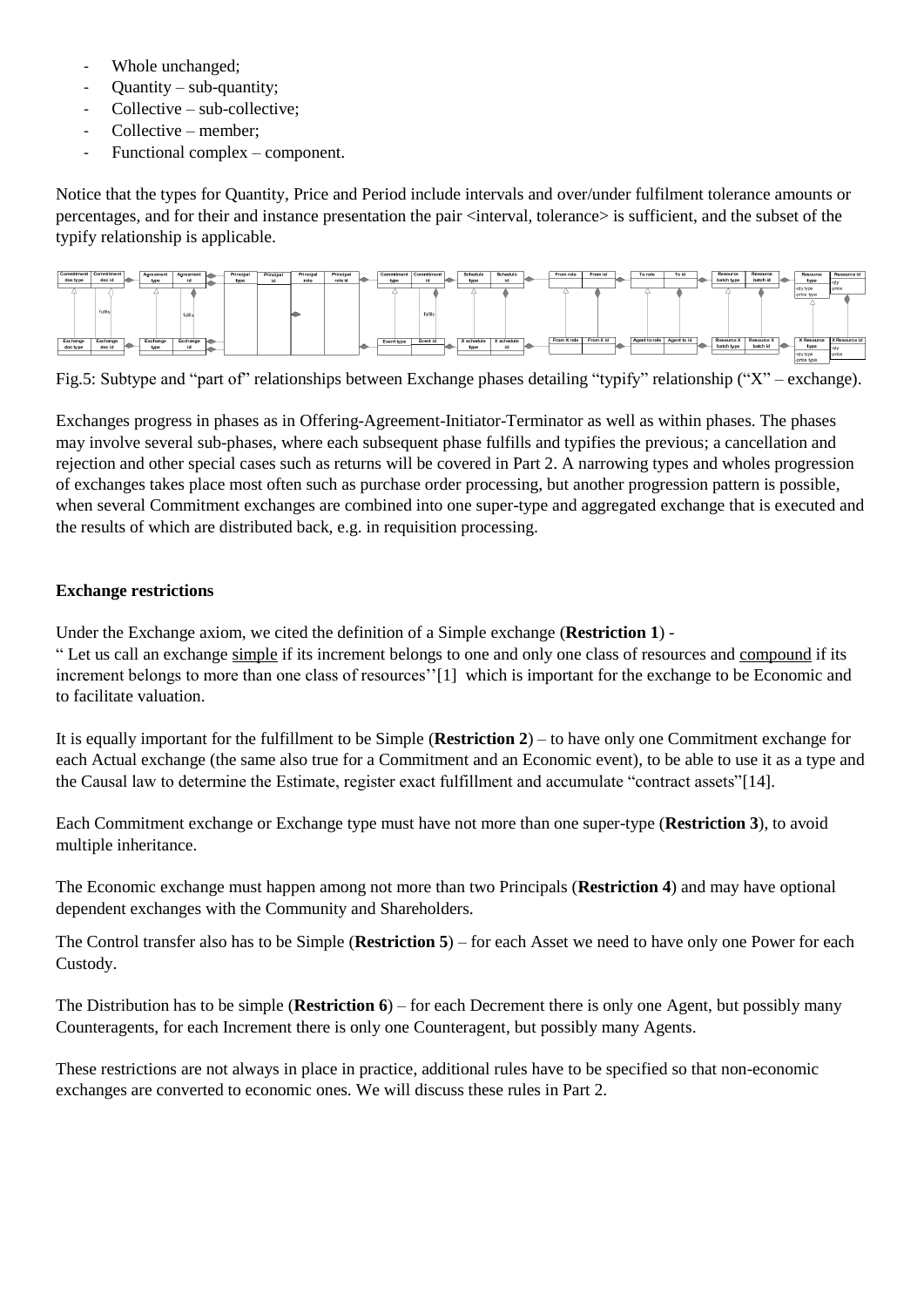# **Economic exchange table (EXT)**

Exchange types may reach several hundred in a SMB firm, which makes their UML presentation quite large. With such a large quantity, it is difficult to use variables and to manipulate specification views. For example, it would require special effort in e.g. for an activity diagram to change the lanes showing the Principals to showing all agents, or to switch from an Economic event/opposite event lane dichotomy to:

- Increment/decrement one or to:
- Initiator/terminator one or to:
- Control/custody one or to;
- Debit/credit one.

For a table oriented DSL, such transformations would be done by simple SQL statements. The reasoning becomes clearer on a formula or logic proposition basis, while the exchange structure is presented well enough in a table structure, which may be executed by a software system and transformed to standard Economic documents as shown in [9].

See Figure 6 as a transformation and example of Figure 4 and 5. We will now briefly describe the EXT table to be used in Part 2.

|                             | <b>ECONOMIC DOCUMENT (d)</b> |            | <b>ECONOMIC EXCHANGE (x)</b> | PRINCIPAL (p)   |    |              |    | <b>ECONOMIC EVENT (e</b> |    | <b>FROM AGENT (a)</b>  |      | TO AGENT (b)          |    | <b>ECONOMIC RESOURCE (r)</b> |              |                          |           |              |
|-----------------------------|------------------------------|------------|------------------------------|-----------------|----|--------------|----|--------------------------|----|------------------------|------|-----------------------|----|------------------------------|--------------|--------------------------|-----------|--------------|
| type                        | id <br>fulfils (f) type   id | type       | id<br>phase                  | unit            | id | role         | id | type                     | id | role                   | l id | role                  | id | batch                        | id           | role                     | qty price |              |
|                             |                              |            |                              |                 |    |              |    |                          |    |                        |      |                       |    |                              |              |                          |           |              |
| ACCEPTED PO                 | $*$ d PO                     | * PURCHASE | AGREEMENT                    | SUPPLIER        |    | *1 SALES     |    | *1 PURCHASE              |    | 1 SUPPLIER             |      | *1 LOGISTICS          |    | 2 ACCEPTED PO                |              | d RAW MATERIAL qty price |           |              |
|                             |                              |            |                              |                 |    |              |    | RECEPTION                |    | 1 SHIPPER              |      | *1 WAREHOUSE          |    | * ACCEPTED PO                |              | d RAW MATERIAL qty price |           |              |
|                             |                              |            |                              | COMPANY         |    | 1 PURCHASING |    | 1 PAYMENT                |    | 1 FINANCE AP           |      | *1 FINANCE AR         |    | *1 ACCEPTED PO               |              | d CASH                   | sum       | $\vert$ 1    |
|                             |                              |            |                              |                 |    |              |    | REMITTANCE               |    | 1 JOUR BANK ACC        |      | <b>ISUPPLIER BANK</b> |    | *1 OUR BANK ACC              |              | CASH                     | sum       | $\mathbf{1}$ |
|                             |                              |            |                              |                 |    |              |    |                          |    |                        |      |                       |    |                              |              |                          |           |              |
| ACCEPTED PO                 | 1 PO                         | 1 PURCHASE | 1 AGREEMENT                  | SUPPLIER        |    | 1 SALES      |    | 1 PURCHASE               |    | 1 SUPPLIER             |      | LOGISTICS             |    | 2 ACCEPTED PO                |              | SCREWS                   | 20        | 10           |
|                             |                              |            |                              |                 |    |              |    |                          |    |                        |      |                       |    |                              |              | <b>BOLTS</b>             | 5         | 20           |
|                             |                              |            |                              |                 |    |              |    | RECEPTION                |    | 1 SHIPPER              |      | 1 WAREHOUSE           |    | 2 ACCEPTED PO                |              | 1 SCREWS                 | 20        | 10           |
|                             |                              |            |                              |                 |    |              |    |                          |    | <b>SHIPPER</b>         |      | 1 STORE               |    | 1 ACCEPTED PO                |              | <b>BOLTS</b>             | 5         | 20           |
|                             |                              |            |                              | COMPANY         |    | 1 PURCHASING |    | 1 PAYMENT                |    | 1 FINANCE AP           |      | <b>FINANCE AR</b>     |    | 1 ACCEPTED PO                |              | CASH                     | 300       |              |
|                             |                              |            |                              |                 |    |              |    | <b>REMITTANCE</b>        |    | <b>1 JOUR BANK ACC</b> |      | <b>ISUPPLIER BANK</b> |    | 1 OUR BANK ACC               |              | CASH                     | 300       |              |
|                             |                              |            |                              |                 |    |              |    |                          |    |                        |      |                       |    |                              |              |                          |           |              |
| <b>ACCEPTED PI</b>          | 6 ACCEPTED PO                | 5 PURCHASE | 1 INITIATOR                  | <b>SUPPLIER</b> |    | 1 SALES      |    | 1 PURCHASE               |    | 1 SUPPLIER             |      | LOGISTICS             |    | 2 ACCEPTED PO                |              | 1 SCREWS                 | 20        | 10           |
|                             |                              |            |                              |                 |    |              |    |                          |    |                        |      |                       |    |                              |              | <b>BOLTS</b>             | 5         | 20           |
|                             |                              |            |                              |                 |    |              |    | <b>RECEPTION</b>         |    | 1 SHIPPER              |      | 1 WAREHOUSE           |    | 2 ACCEPTED PO                |              | 1 SCREWS                 | 20        | 10           |
|                             |                              |            |                              |                 |    |              |    |                          |    | <b>SHIPPER</b>         |      | 1 STORE               |    | 1 ACCEPTED PO                |              | 1 BOLTS                  | 5.        | 20           |
|                             |                              |            |                              | COMPANY         |    | 1 PURCHASING |    | 1 PAYMENT                |    | 1 FINANCE AP           |      | <b>FINANCE AR</b>     |    | 1 ACCEPTED PO                | $\mathbf{1}$ | CASH                     | 300       |              |
|                             |                              |            |                              |                 |    |              |    | REMITTANCE               |    | 1 JOUR BANK ACC        |      | <b>SUPPLIER BANK</b>  |    | 1 OUR BANK ACC               | -1.          | CASH                     | 300       |              |
|                             |                              |            |                              |                 |    |              |    |                          |    |                        |      |                       |    |                              |              |                          |           |              |
| BANK TRANSFER 3 ACCEPTED PI |                              | 6 PURCHASE | 1 TERMINATOR                 | COMPANY         |    | 1 PURCHASING |    | PAYMENT                  |    | 1 FINANCE AP           |      | <b>FINANCE AR</b>     |    | 1 ACCEPTED PO                |              | CASH                     | 300       |              |
|                             |                              |            |                              |                 |    |              |    | REMITTANCE               |    | 1 OUR BANK ACC         |      | <b>SUPPLIER BANK</b>  |    | 1 BANK ACCOUNT               |              | CASH                     | 300       |              |
|                             |                              | 8 PURCHASE | 1 TERMINATOR                 | COMPANY         |    | 1 PURCHASING |    | 1 PAYMENT                |    | 1 FINANCE AP           |      | <b>FINANCE AR</b>     |    | 1 ACCEPTED PO                |              | 3 CASH                   | 500       |              |
|                             |                              |            |                              |                 |    |              |    | REMITTANCE               |    | 1 JOUR BANK ACC        |      | <b>SUPPLIER BANK</b>  |    | 1 BANK ACCOUNT               |              | 1 CASH                   | 500       |              |
|                             |                              |            |                              |                 |    |              |    |                          |    |                        |      |                       |    |                              |              |                          |           |              |

Fig. 6: A fragment of an Economic exchange table (EXT).

The Economic document may *union* phases of several exchanges that are fulfilled within one process, EXT contains the type descriptions of the documents (see ACCEPTED PO with  $id =$ "\*d") as well as their instances (id=1). Notice that all instance identifiers (id) are presented as numbers within their types for reading convenience.

EXCHANGE column contains the type that is defined within the EXT above (not shown) and id of the exchange and the phase name.

The PRINCIPAL column holds the two principals for each trade exchange, their Business units (or Company or Community) and the role and the ids for those.

The ECONOMIC EVENT column contains event type defined above and an id. As mentioned previously the EXT may be presented as two Event lanes – adding the Opposite event or Custody event, agent, counteragent and resource to its heading, or form some other user preferable (and updateable) view. Each Event has a control part for the rights transfer and another part for the custody transfer (e.g. PURCHASE and RECEPTION).

The SCHEDULE column contains Calendar, Period and sequence for the Events or Commitments, not shown on this example.

The FROM/TO AGENT columns contains the role and the ids for agents that are also the references to the possible Exchange types.

The ECONOMIC RESOURCE column contains Resource batch or identity type and id, the Resource type, Quantity with UOM and Price per unit.

The text literals in EXT are written with the capital letters, while the variables and functions in the lowercase, special variable names for the current line exist that are mentioned in the EXT heading. For the opposite events, "o" is added,